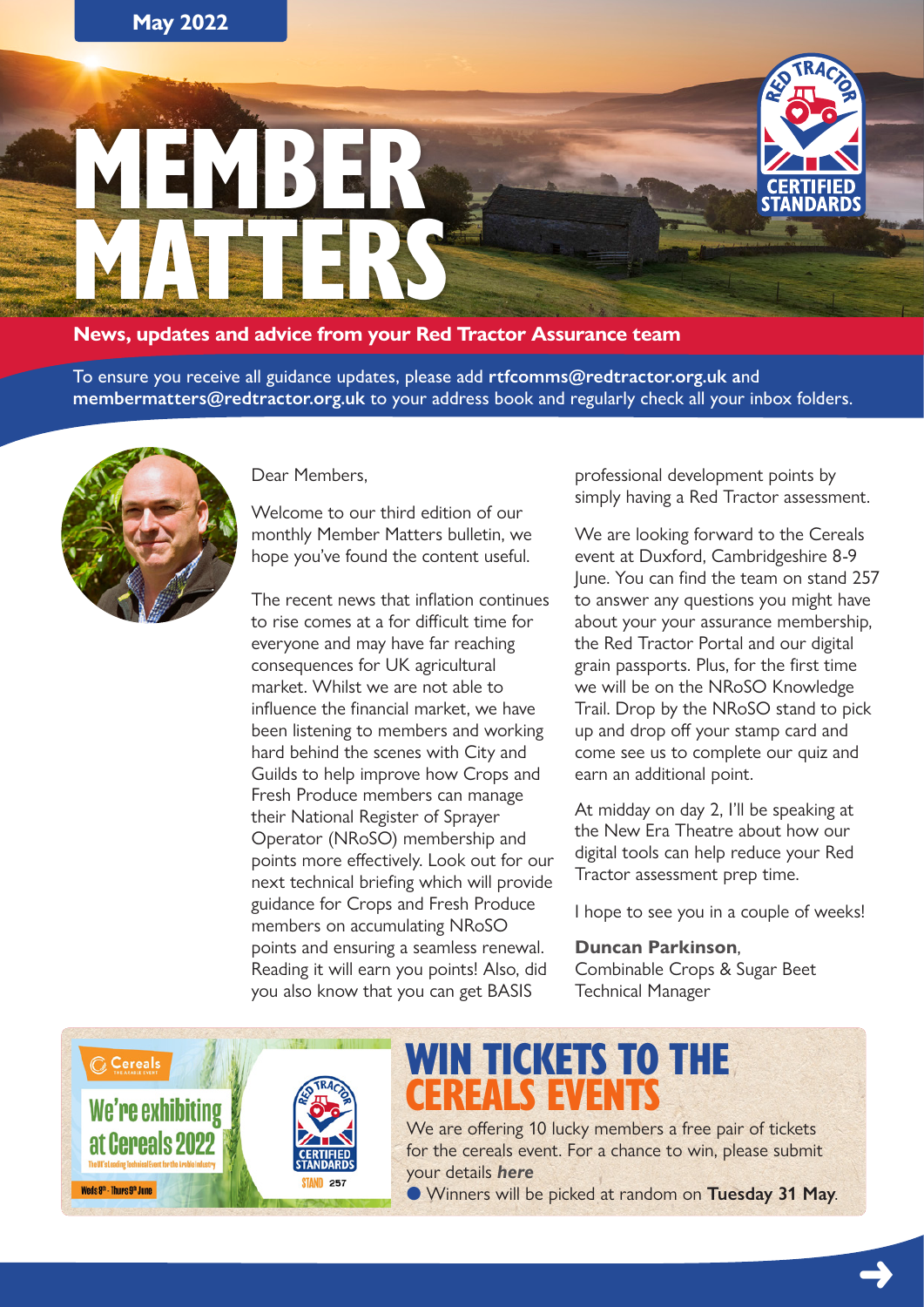

## LOOKING FOR A NEW CROPS SECTOR CHAIR

Following the news that Guy Smith has stepped down from his role as Red Tractor's Crops & Sugar Beet Sector Chair and Board Director, the recruitment process for his replacement has started. The ideal candidate is a strong leader who can bring together diverse interests and engage with UK growers such

that they better understand the issues facing the crops and sugar beet sector and appreciate the benefits of an assured route to market. The deadline for applications is Friday 3 June 2022.

*[Click here](https://redtractorassurance.org.uk/wp-content/uploads/2022/05/Red-Tractor-Crops-Chairman.pdf)* for details on how to apply.

------------------------------------------------------------------------------------------------



## INVESTING IN THE NEXT GENERATION

Red Tractor is once again participating in The Pig Industry Scholarship scheme, an industry collaboration aimed at encouraging talented new entrants to the industry.

Coordinated by AHDB and Harper Adams University, the programme is an ideal opportunity for Red Tractor to provide some practical



hands-on experience for future leaders and to help promote the wide range of opportunities that are available in British agriculture.

Coming to the end of her 12- month student placement at Red Tractor Cara Moore commented, "Having the opportunity to work at Red Tractor for my industry placement

------------------------------------------------------------------------------------------------

year as part of my BSc (Hons) Animal Production Science course has been a massively beneficial learning experience. Although it's a pig industry scholarship, I have also benefited from having exposure to many of the sectors the Red Tractor scheme covers, including other livestock sectors as well as crops and fresh produce.

*[Click here](https://redtractorassurance.org.uk/news/investing-in-the-next-generation/)* to read a blog by Cara on her experiences

➜

#### WEBSITE – WORKING FOR MEMBERS

We're delighted that many of you are using the Red Tractor Assurance website (**[redtractorassurance.org.uk](http://www.redtractorassurance.org.uk)**). Recently refreshed to offer an improved user experience it has lots of useful information and advice to help you get ready for your next farm assessment and avoid non-conformances. The website provides tips and support to help members meet every standard every day.

Currently one of the most popular pages is the link to the health and safety policy template on the **[HSE website](https://www.hse.gov.uk/simple-health-safety/policy/policy-statement-template.pdf)**.

**How you're using the website**

**This year so far**

- **6,519** documents downloaded
- **<u><b>R**</u> 15,900 website users
- **<u><b>R**</u> 95,400 page views

#### -------------------------- **Top 3 pages visited:**

- Environmental Risk Assessment Form
- Beef and Lamb Health Plan template
- Antibiotic collation template